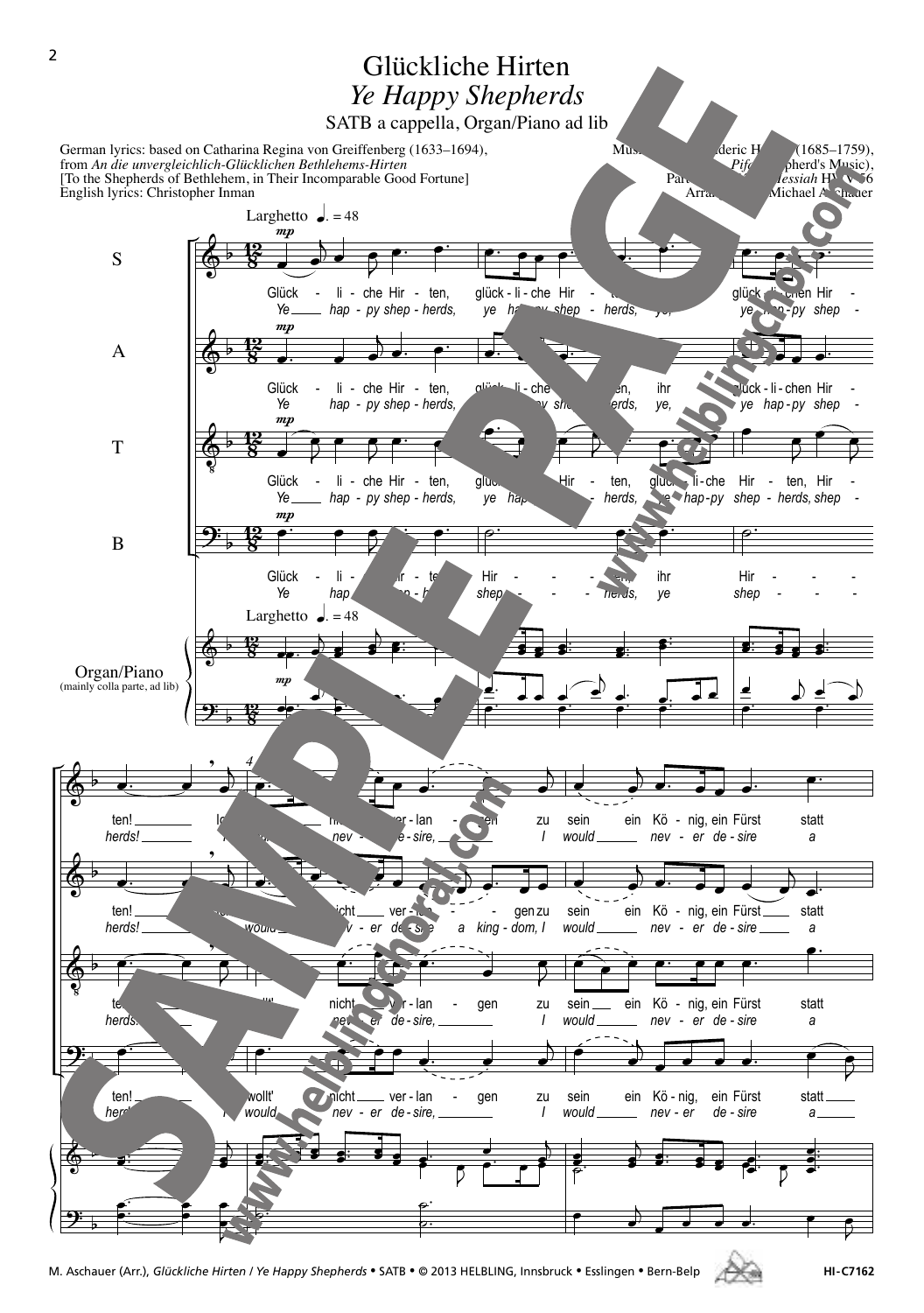

M. Aschauer (Arr.), *Glückliche Hirten / Ye Happy Shepherds* • SATB • © 2013 Helbling, Innsbruck • Esslingen • Bern-Belp **HI -C7162**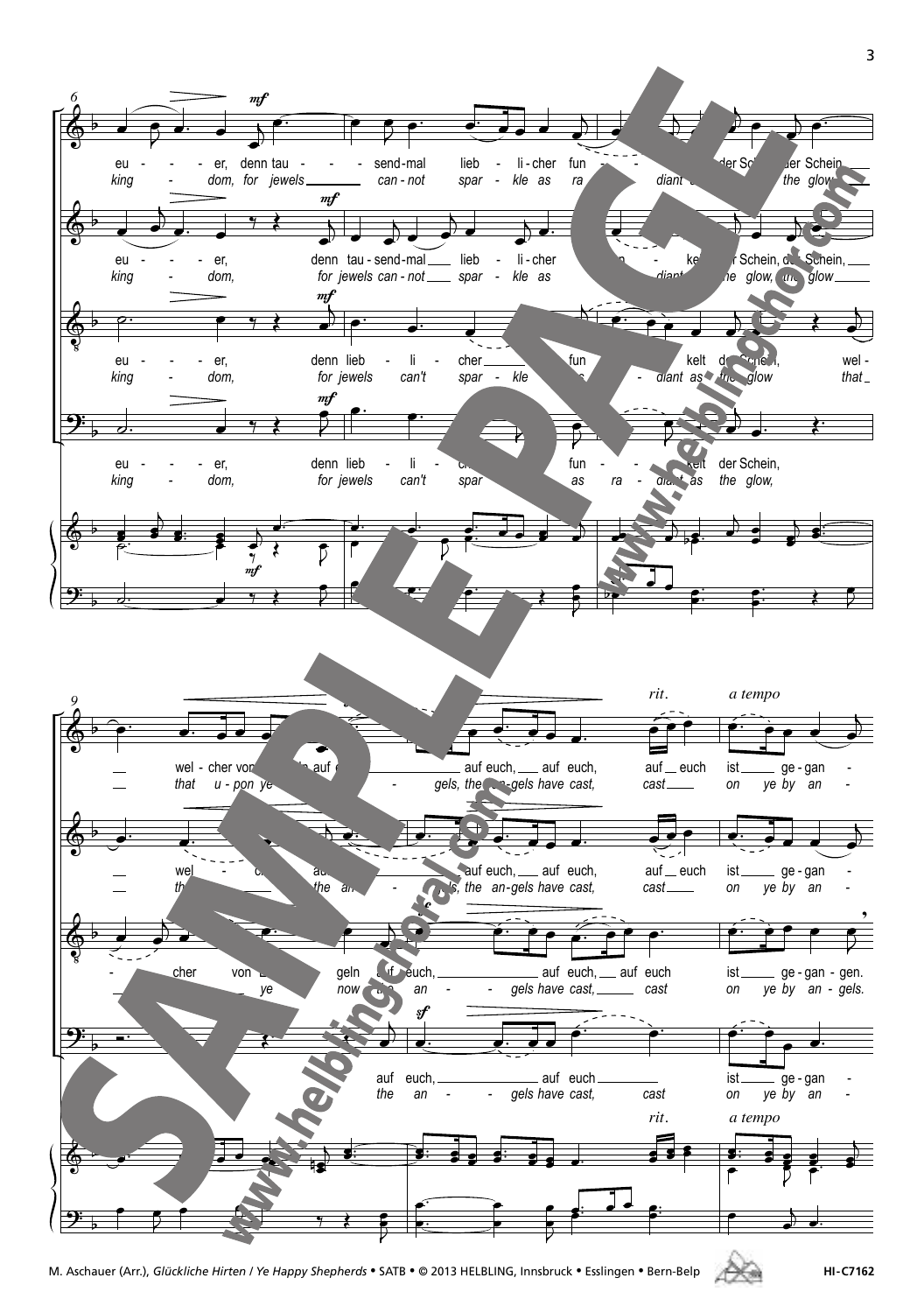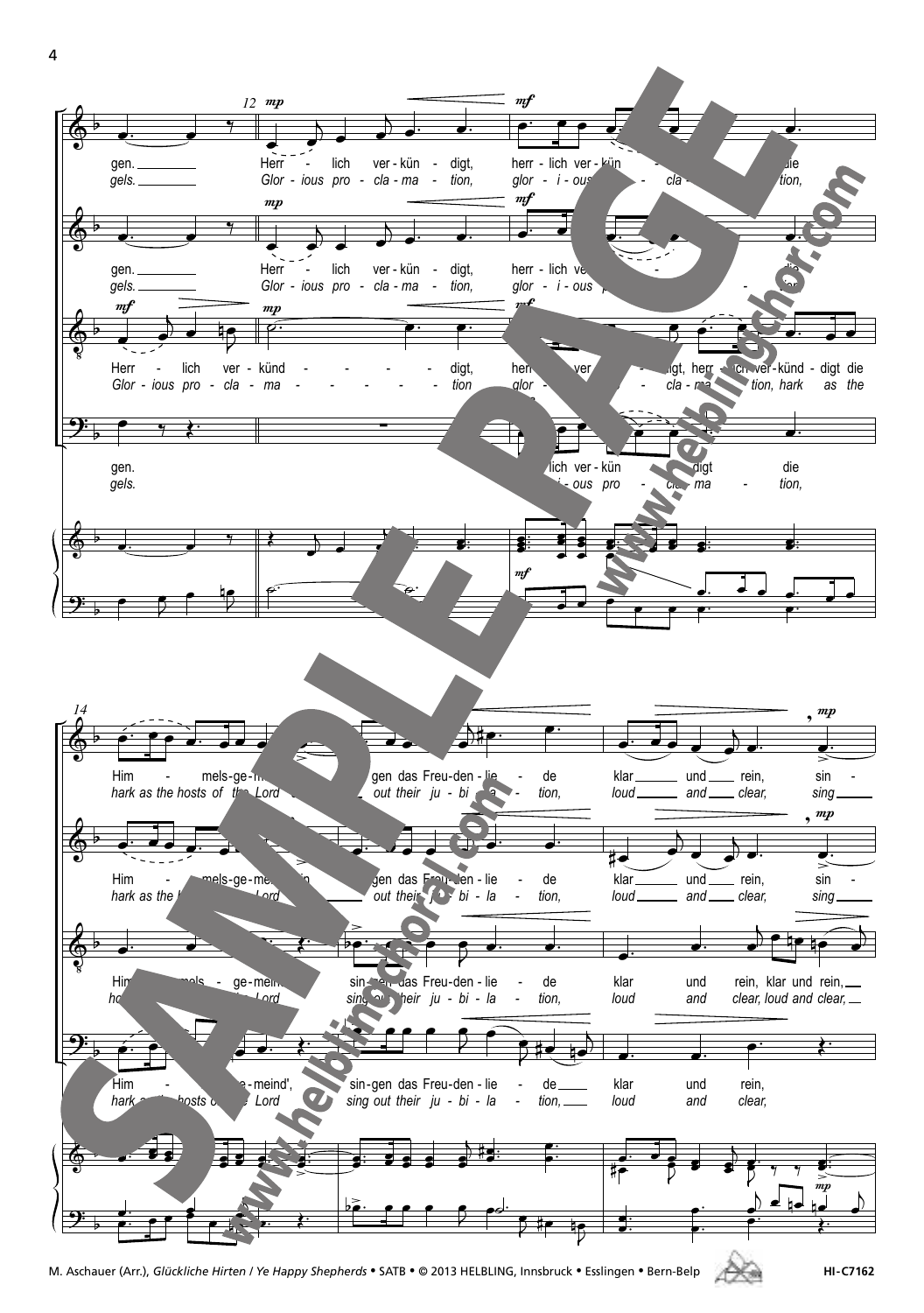

M. Aschauer (Arr.), Glückliche Hirten / Ye Happy Shepherds • SATB • © 2013 HELBLING, Innsbruck • Esslingen • Bern-Belp **HI-C7162**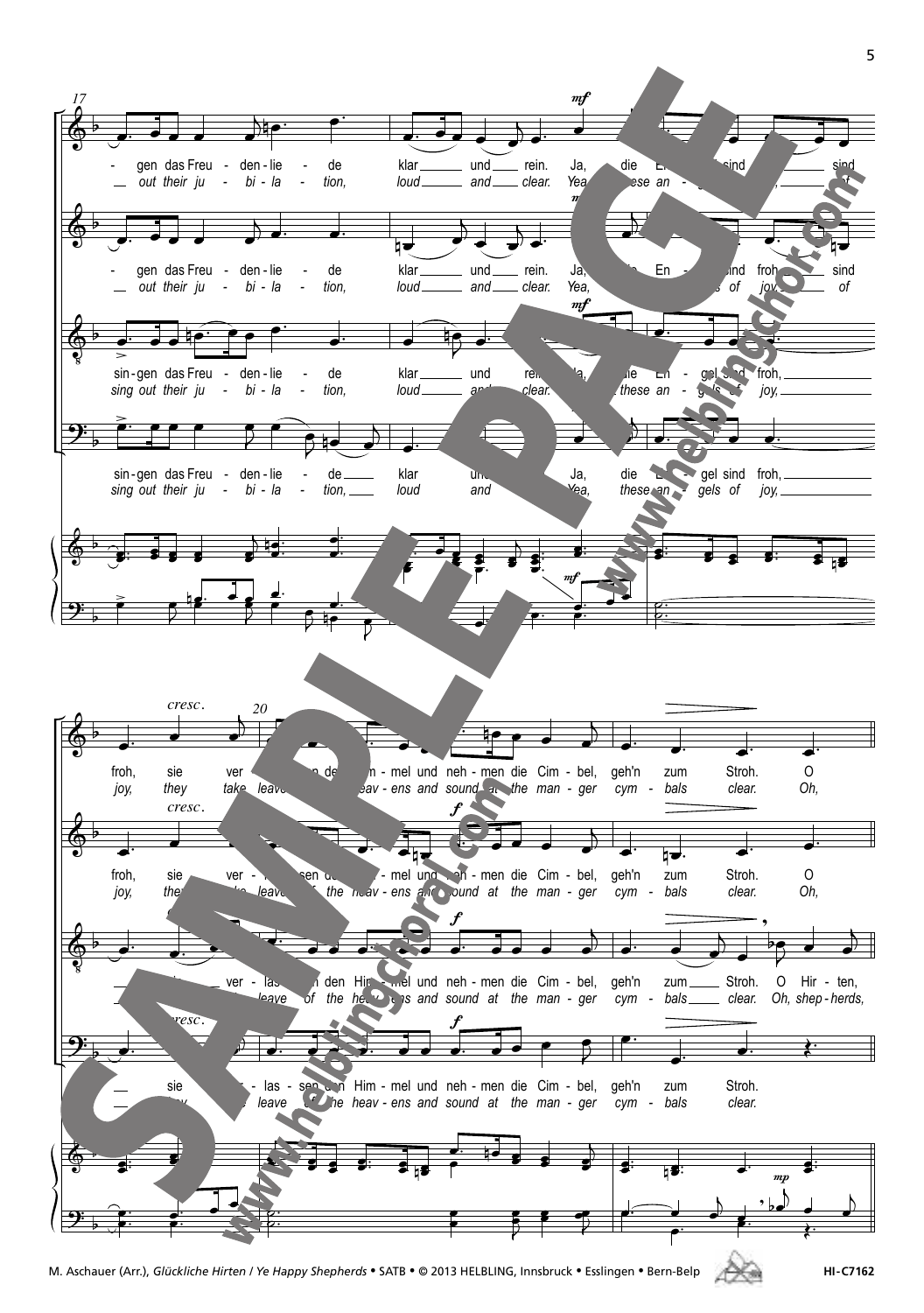



M. Aschauer (Arr.), Glückliche Hirten / Ye Happy Shepherds • SATB • © 2013 HELBLING, Innsbruck • Esslingen • Bern-Belp **HI-C7162**